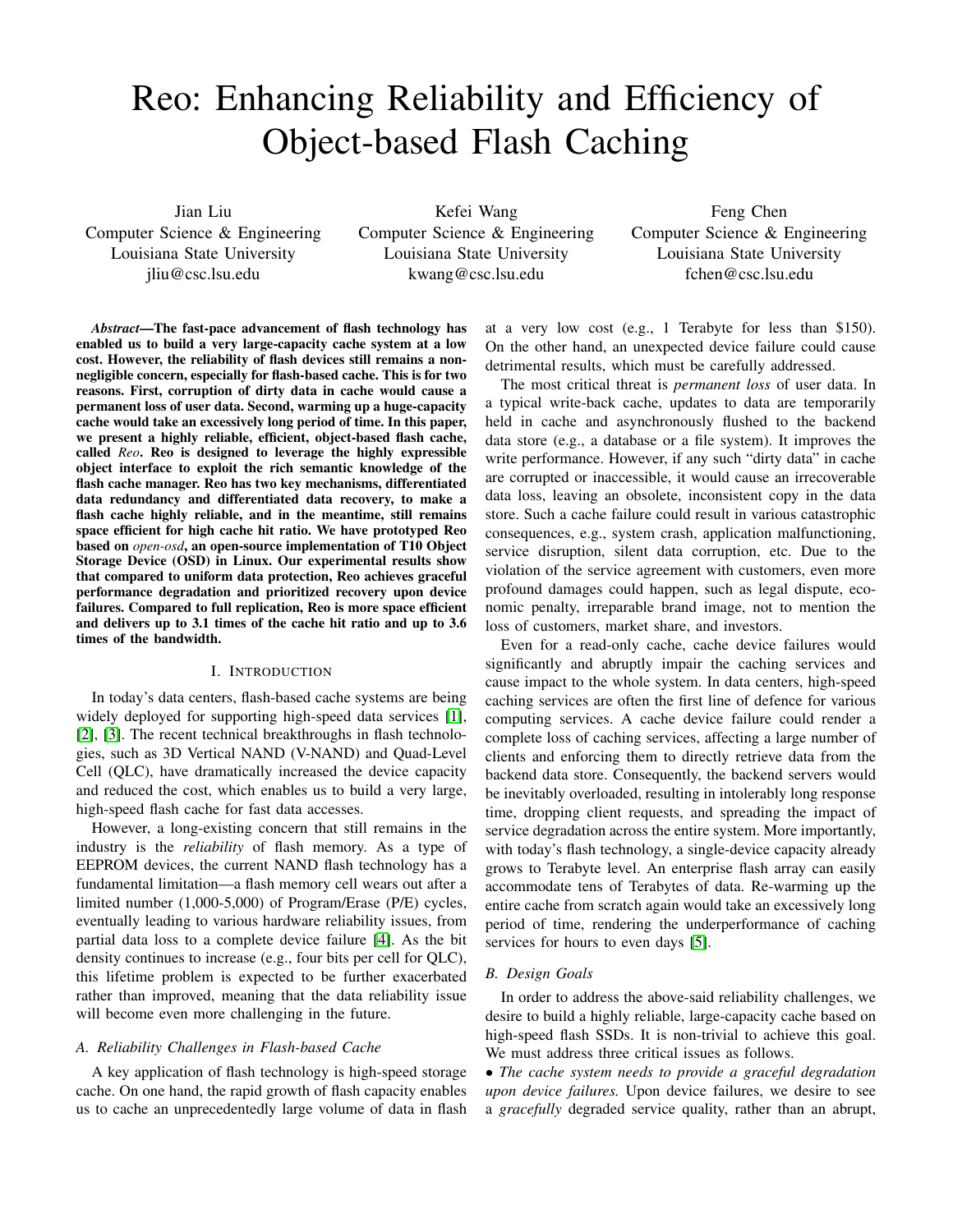complete loss of caching services. Ideally, the cache system should continue to provide caching services, proportional to the surviving devices and uncorrupted data.

• *The failure recovery is time consuming and its impact to user experience should be minimized*: We desire to accelerate the recovery process, bring up the quality of caching services (i.e., hit ratio) to the normal state as quickly as possible, and minimize the impact of the recovery process to the other incoming caching requests.

• *The limited cache space must be efficiently used.* For recovery, certain level of data redundancy is needed upon device failures. However, such redundant information also occupies flash space, reducing the effectively usable cache space and negatively affecting the cache hit ratio. We need to reach the best balance between data reliability and space efficiency.

## *C. Reo: A Reliable and Efficient Object-based Flash Cache*

In this paper, we present a *R*eliable, *E*fficient, *O*bject-based flash cache system, called *Reo*. Reo is built on an array of high-speed flash SSDs. It is designed to handle multiple partial or complete device failures, providing highly reliable, continuous caching services. The essential goal is to retain the caching services online as much as possible, even under harsh situations, such as multi-device failures.

A key design principle of Reo is—*differentiate data objects based on their semantic importance and handle them differently*. Such an object-based data differentiation enables us to provide different levels of data redundancy and to prioritize the recovery process to handle device failures.

Leveraging the expressive and flexible object storage interface, Reo exploits applications' semantic knowledge about data objects and manages the cache data in a highly efficient and reliable manner, through two key mechanisms:

• Differentiated Redundancy. To maximize data reliability and also the efficiency of cache space usage, Reo assigns different data redundancy levels according to the semantic importance of data objects. In particular, dirty and hot data objects are given a high redundancy level to survive many device failures, while a low redundancy level is given to lowpriority objects, such as cold and clean objects, saving huge cache space.

Such a fine-grained, differentiated data redundancy brings two benefits. First, it is highly space efficient. Owning to the workloads' locality, most data objects are relatively cold and clean and do not need to be maintained in a high redundancy level. The saved flash space can be effectively used for caching, improving the hit ratio. Second, it enables a graceful degradation of caching services. Due to the multiple levels of data redundancy, losing a subset of flash devices or data in cache only results in a partial loss of the relatively less important data (i.e., the clean and cold data), making the caching services remain available to its maximum extent.

• Differentiated Recovery. Upon device failures, the surviving devices still contain partially usable or repairable data objects. If an object is immediately usable, Reo leverages the flexible object interface to locate its position and retrieve

the data; if the object is not directly accessible but can be reconstructed, Reo performs the recovery process to restore the on-demand data first. To further mitigate the long latency of reconstructing data objects, Reo proactively rebuilds the data objects in advance, according to the objects' semantic importance. In particular, hot data objects are reconstructed first, since it is more likely to be requested soon, while cold objects are reconstructed at a lower priority. By differentiating the semantic importance of data objects, we can quickly bring the caching services back to its maximum potential.

With differentiated redundancy and differentiated recovery, Reo is able to optimize the flash space usage to maximize the protection for important data objects while minimizing the demanded space and recovery time. We have built a prototype of Reo based on *open-osd* [\[6\]](#page-10-2), which is an open-source implementation of T10 Object Storage Device (OSD) in Linux. Our experimental results show that compared to uniform data protection, Reo achieves graceful performance degradation and prioritized recovery upon device failures. Compared to full replication, Reo is more space efficient and delivers up to 3.1 times of the cache hit ratio and up to 3.6 times of the bandwidth.

The rest of this paper is organized as follows. Section [II](#page-1-0) gives the background. Section [III](#page-3-0) discusses the related work. Section [IV](#page-3-1) describes the design. Section [V](#page-6-0) introduces the implementation. Section [VI](#page-6-1) presents the evaluation results. The final section concludes this paper.

#### II. BACKGROUND

## <span id="page-1-0"></span>*A. Object-based Storage*

Object-based Storage Device (OSD) [\[7\]](#page-10-3) is an extension to T10 Small Computer System Interface (SCSI) command set [\[8\]](#page-10-4). It was initially proposed to overcome the limitations of the narrow block-based interface via a more expressive objectbased interface [\[9\]](#page-10-5). As a self-management data storage, objectbased storage offloads its data storage component to the OSD from the original file system, as shown in Figure [1.](#page-1-1) More importantly, the object interface allows applications to deliver abundant semantic information from the application level to the OSD device level, enabling the OSD device to make an intelligent and application-aware data management.

<span id="page-1-1"></span>

Fig. 1: Blocked-based storage vs. object-based storage [\[9\]](#page-10-5).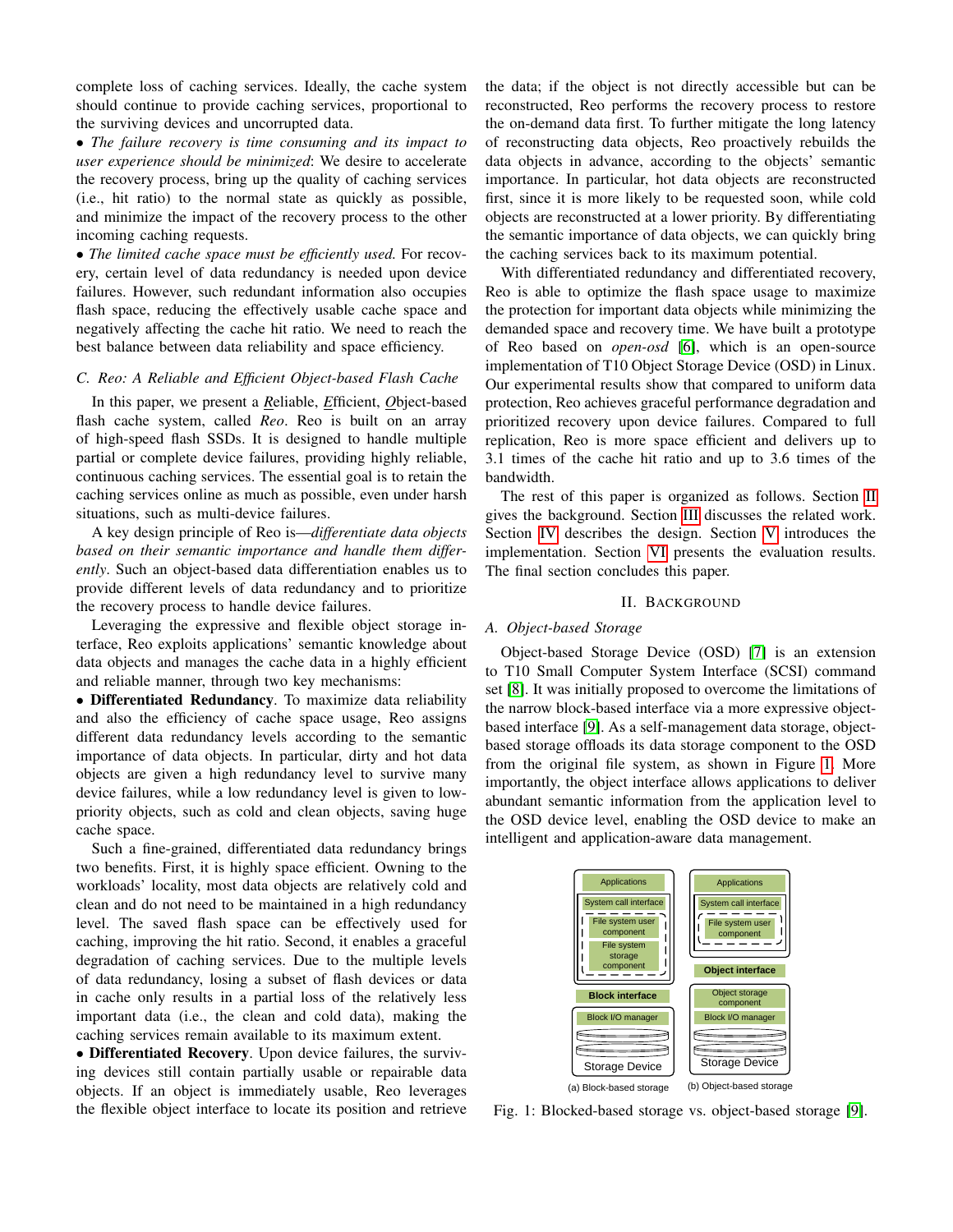| TABLE I: An illustration of different types of objects in OSD. |
|----------------------------------------------------------------|
|----------------------------------------------------------------|

<span id="page-2-1"></span>

| <b>Type</b>                                              | <b>PID</b>          | <b>OID</b>           | <b>Description</b>                                                       |  |  |
|----------------------------------------------------------|---------------------|----------------------|--------------------------------------------------------------------------|--|--|
| Root Object                                              | 0x0                 | 0x0                  | Recording the global information of the OSD                              |  |  |
| <b>Partition Object</b>                                  | $0x10000$ and above | 0x0                  | Recording the set of collection and user objects within the partition    |  |  |
| Collection Object                                        | $0x10000$ and above | $0x10000$ and above  | A logical collection of user objects for fast indexing                   |  |  |
| User Object                                              | $0x10000$ and above | $0x10000$ and above  | A regular user data (e.g., a file or directory)                          |  |  |
| <b>Super Block Object</b>                                | 0x10000             | 0x10000              | Recording the super block information                                    |  |  |
| Device Table Object                                      | 0x10000             | 0x10001              | Recording the device information                                         |  |  |
| Root Directory Object                                    | 0x10000             | 0x10002              | Recording the root directory / information                               |  |  |
| $\mathbf{v}$ $\mathbf{m}$ $\alpha$ $\mathbf{n}$ $\alpha$ | $\cdots$ $\cdots$   | $\sim$ $\sim$ $\sim$ | $\mathcal{L}$ . The state of $\mathcal{L}$ is the state of $\mathcal{L}$ |  |  |

*Note: The OSD-2 documentation [\[7\]](#page-10-3) defines four basic types of objects, Root, Partition, Collection, and User. The implementation of exofs [\[10\]](#page-10-6) in Linux reserves OID# 0x10000-0x10002 for Super Block, Device Table, and Root Directory objects as metadata.*

As shown in Figure [2,](#page-2-0) OSD manages the storage data in the form of *objects*. Each object has an exclusive *partition ID* (PID) and an *object ID* (OID), which is the only identifier for the object within the device. In general, there are four different types of data objects in the storage. For each OSD logical unit, there is a *root* object, whose PID and OID are both set to 0x0. The root object records the global information about the OSD, such as the device capacity, the number of partitions. Another important type of object is *partition* object. To facilitate the management of data objects, the whole OSD logical unit is divided into multiple *partitions*. Each partition contains a set of *collection* objects and *user* objects. The collection objects are created for the sake of fast indexing and grouping. A user object belongs to no or multiple collections [\[7\]](#page-10-3). All the collection objects and user objects within one partition share the same PID but have distinct OIDs.

<span id="page-2-0"></span>

| <b>Root Object</b>                                 |             |  |  |  |  |  |
|----------------------------------------------------|-------------|--|--|--|--|--|
| Partition 0<br><b>Partition N</b>                  |             |  |  |  |  |  |
| Object 0 Object 1                                  |             |  |  |  |  |  |
| Object 2 Object 3                                  |             |  |  |  |  |  |
| Object 4 Object 5                                  |             |  |  |  |  |  |
|                                                    |             |  |  |  |  |  |
| Object<br>Object N<br>$N-1$                        |             |  |  |  |  |  |
|                                                    |             |  |  |  |  |  |
| Root Object ( Partition Object   Collection Object | User Object |  |  |  |  |  |

Fig. 2: Partition, Collection, and User objects in OSD.

OSD can be emulated by using iSCSI protocol coupled with the current block-based devices. The *initiator* refers to the host-side of an iSCSI session, while the *target* refers to the server-side of an iSCSI session. On the initiator side, a special file system *exofs*, which has been adopted in the Linux kernel, runs on top of the initiator and exposes a file system interface to the upper-level applications. All the file system metadata (e.g., superblock, inode), regular files, and directories are stored in the OSD in the form of user objects. On the *target* side, it can use a regular file system (e.g., Ext4) to manage the data objects, and a regular database (e.g., SQLite [\[11\]](#page-10-7)) to manage the related OSD metadata. Table [I](#page-2-1) shows the different types of OSD objects defined in exofs.

### *B. Data Reliability*

For data reliability, certain level of data redundancy needs to be introduced into the storage for recovery upon device failures. There are two typical ways to achieve this purpose.

Data replication: As a simple way to enhance data reliability, multiple replicas can be stored in a faulty-isolated manner (e.g., spread out to separate disks, data nodes, racks, or even data centers). The limitation of data replication is the high storage overhead. For example, to survive *M* failures, we need to store *M* extra copies at the cost of storage space. The *storage efficiency* is as low as  $\frac{1}{M+1}$  of that without replication.

Therefore, the data replication approach is often applied with a low redundancy level or for small-sized data only [\[12\]](#page-10-8). For example, Google File System [\[13\]](#page-10-9) uses a so-called *triplication* to store three replicas in multiple locations to enhance the reliability and availability, significantly amplifying the storage space cost. Recently, space-efficient erasure coding methods are replacing the triplication method in many distributed systems to reduce the storage overhead [\[14\]](#page-10-10).

Erasure coding: *Erasure coding* is widely used in data protection and signal processing [\[12\]](#page-10-8), [\[14\]](#page-10-10), [\[15\]](#page-10-11), [\[16\]](#page-10-12). The basic idea of erasure coding is to slice data objects into *m* equal-size data chunks and encode them with *k* parity chunks into *n* fragments, and the value of *n* is the sum of *m* and *k*. If the number of corrupted chunks is less than or equal to  $k$ , the original data can be recovered using any *k* surviving fragments, either data chunks or parity chunks. The encoding ratio  $\frac{m}{n}$ describes the space efficiency and the redundancy level [\[15\]](#page-10-11). Clearly, the smaller an encoding ratio is, the higher reliability can be achieved with the lower space efficiency.

In practice, Reed-Solomon code (RS-code) [\[17\]](#page-10-13) is a commonly used erasure coding method, which encodes *m* data chunks into *n* fragments using a Vandermonde matrix [\[12\]](#page-10-8), [\[16\]](#page-10-12). Since any data update causes a recalculation of the parity, it would incur a large amount of extra disk reads to fetch the involved data chunks, which is called *direct parityupdating*. To alleviate the write amplification problem, another method is called *delta parity-updating* [\[12\]](#page-10-8). Upon any update to the current data chunk, the delta between the updated data chunk and the original data is obtained. Using the delta and the original parity can calculate the new updated parity. The relative performance of the two methods depends on the number of involved disk reads. In this paper, we choose the encoding method that incurs the least disk reads.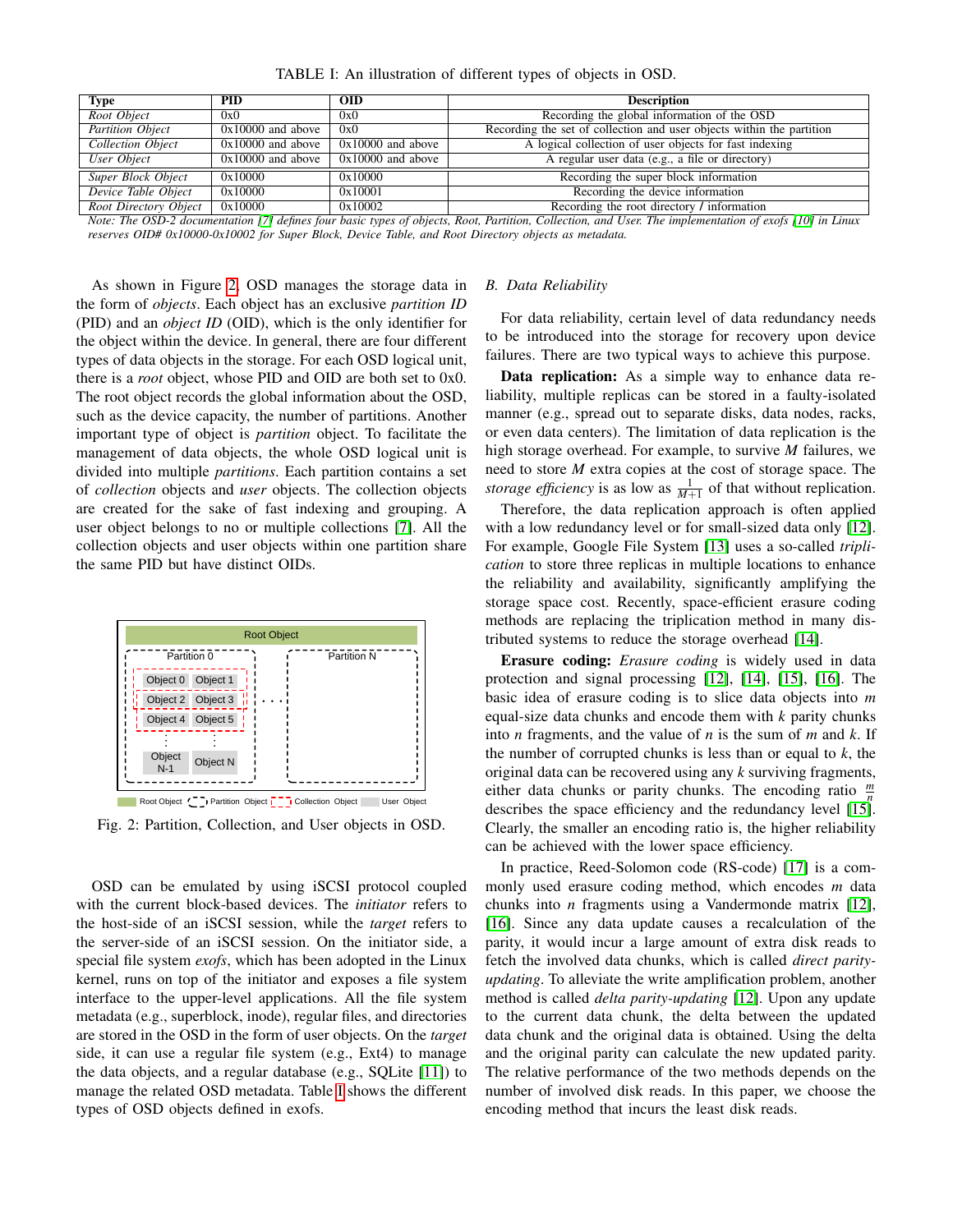## III. RELATED WORK

<span id="page-3-0"></span>Regarding the cost and performance, flash memory falls nicely in the middle of DRAM and hard disk drives, which makes it an ideal storage media to form a new caching layer between the two. A large body of research has studied the design of flash-based cache in prior work (e.g., [\[1\]](#page-9-0), [\[2\]](#page-9-1), [\[3\]](#page-9-2), [\[18\]](#page-10-14), [\[19\]](#page-10-15), [\[20\]](#page-10-16), [\[21\]](#page-10-17), [\[22\]](#page-10-18), [\[23\]](#page-10-19), [\[24\]](#page-10-20)). Although the increase of bit density has significantly improved the capacity and cost efficiency, the device reliability becomes an important concern [\[4\]](#page-10-0). Our prior study [\[25\]](#page-10-21) briefly outlines the key reliability issues in flash-based caches.

For a large-capacity flash cache, how to quickly warm up the cache and provide effective caching services is a new challenge. Zhang et al. have studied the cache warm-up issue in their early studies [\[5\]](#page-10-1). Their solution is to monitor the storage server workload and keep track of important warm data. By proactively preloading the warm data into the cache, the warm-up process can be accelerated, thereby improving the caching performance. In our study, we focus on retaining the most important data as much as possible by creating more chances to allow such data to survive device failures, rather than warming up an empty cache. These two approaches are orthogonal and complementary to each other.

In order to provide differentiated data redundancy and differentiated data recovery, we need to deliver the semantic knowledge from applications to storage devices. Traditional block-based storage only sees a sequence of logical blocks, and the critical semantic information is curtailed by the narrow Logical Block Address (LBA) interface [\[26\]](#page-10-22). A variety of prior studies have proposed solutions to close this semantic gap. The "gray-box" [\[26\]](#page-10-22) approach aims to infer the high-level information (e.g., file system metadata vs. data) without changing the interface. A more aggressive approach is to directly replace the block interface with an object-based interface [\[9\]](#page-10-5), which is more expressive for the communication between upperlevel applications and low-level storage devices. Semantic information can be easily passed to the device level, allowing to offload data management to the storage device level, which understands both hardware characteristics and also application semantics. However, this solution demands a change to the interface and applications. More details about object storage can be found in prior research works [\[27\]](#page-10-23), [\[28\]](#page-10-24), [\[29\]](#page-10-25), [\[30\]](#page-10-26), [\[31\]](#page-10-27). More recently, Mesnier et al. proposed to adopt a moderate change to the LBA interface by allowing applications to classify the data, and to deliver the classification information through unused bits in the unmodified SCSI commands [\[32\]](#page-10-28). Our work is based on the object storage approach.

Our study is also related to prior work on D-GRAID [\[33\]](#page-10-29), which is proposed to improve the availability of RAID storage by using a method similar to that introduced in semantic smart storage [\[26\]](#page-10-22). D-GRAID stores the semantically related blocks (e.g., data blocks of one file) in a fault-isolated manner (e.g., concentrated in one disk), and replicates the file system metadata among multiple devices for better fault tolerance. To avoid clustered device failures, Balakrishnan et al. [\[34\]](#page-10-30) propose to

age SSDs within the array at different rates through unevenly distributed writes and parity reshuffle. Zhang et al. [\[12\]](#page-10-8) also have implemented a solution to improve the performance of inmemory key-value storage. Their solution is to apply different data redundancy techniques to handle large and small data separately. The more space-efficient coding method is used for large data, while the faster data replication method is applied to small ones for reduced computational overhead. Our work differentiates data based on their importance and focuses on providing high reliability guarantees while still achieving high space efficiency for caching.

## IV. DESIGN

<span id="page-3-1"></span>In this section, we will first describe the overall architecture of *Reo*, and then the design of the two key mechanisms *differentiated data redundancy* and *differentiated data recovery* for achieving high reliability, efficiency, and performance.

#### *A. Architecture Overview*

Reo is a highly reliable, efficient, object-based cache built on an array of flash SSDs. Being carefully designed to survive partial or complete device failures, Reo achieves the desirable graceful degradation and prioritized data recovery. To meet this goal, Reo implements two key mechanisms:

• *Differentiated data redundancy*. Reo is an object-based cache. It leverages the expressive object interface to differentiate and manage the cache data in units of individual objects. Exploiting the semantic hints from the cache system, Reo effectively differentiates data objects in cache (e.g., hot vs. cold, dirty vs. clean). Storing data in a fault-isolated manner on an array of flash devices, Reo assigns different data redundancy levels according to their semantic importance, ensuring that critical data objects can survive multi-device failures and provide graceful degradation.

• *Differentiated data recovery*. In order to minimize the impact of disrupted caching services, Reo is also designed to prioritize the data recovery process based on the data importance. In other words, we recover the data objects in the order of their semantic importance to make sure the most likely-to-beaccessed data objects available at the earliest time. Leveraging the object interface, Reo is also able to ensure the live data objects on the surviving devices still accessible, without being affected by the unrelated device failures.

#### *B. Object Storage Interface*

A key task of Reo is to differentiate data objects and handle them with distinct policies. In traditional storage systems, applications communicate with storage devices through the Logical Block Address (LBA) interface, which simplifies the data storage abstraction as a sequence of equal-size blocks. In contrast, Reo is an object-based cache built on Object Storage Device (OSD) [\[7\]](#page-10-3), which is an extension to the T10 Small Command Set Interface (SCSI) standard [\[8\]](#page-10-4). Leveraging the expressibility of the object interface, we assign a label, which is in effect a *semantic hint*, with each data object; when the OSD storage receives a labeled object, the object storage system applies the policy accordingly.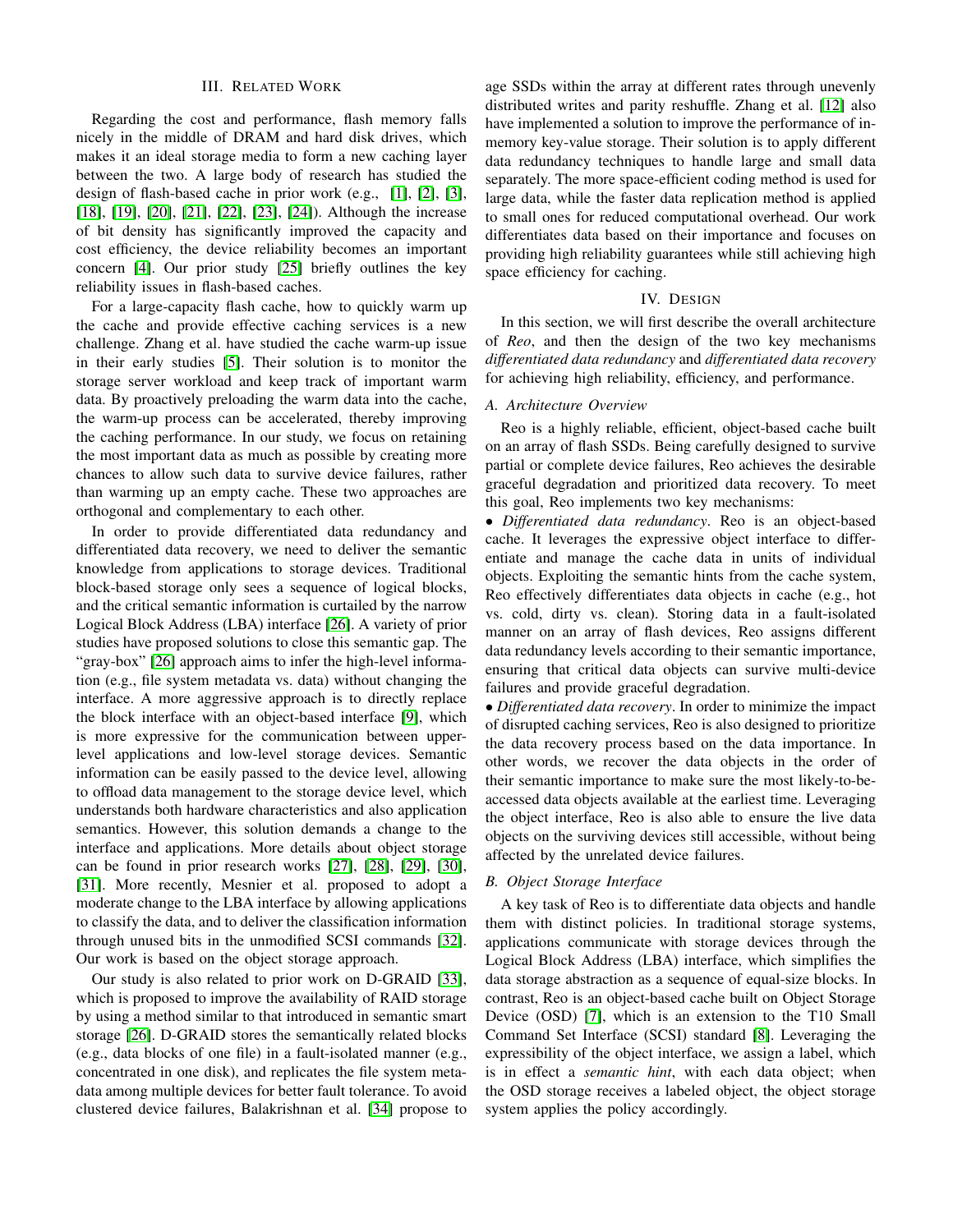

Fig. 3: An illustration of Reo cache architecture.

#### *C. Differentiated Data Redundancy*

Data objects in the cache are not equally important—Dirty data objects are more important than clean ones, since they are the only valid copy in the system (not synchronized to the backend data store); the frequently accessed (hot) objects are more important than the infrequently accessed (cold) ones, since these cold data objects are unlikely to be accessed soon. We desire to have the more important data objects remain accessible, even upon cache device failures.

The purpose of differentiated data redundancy is to achieve both *space efficiency* and also *data reliability*, by selectively applying different levels of data redundancy. In particular, a high level of redundancy is applied to "important" data objects, allowing which to survive multi-device failures at the cost of extra space consumption; a low level of redundancy is applied to "unimportant" data objects, which saves space at the cost of being more vulnerable to device failures.

Reo realizes differentiated data redundancy in three steps: (1) classifying data objects in cache, (2) delivering the classification information to the object-based flash cache, and (3) applying the data encoding policy accordingly in the objectbased flash cache.

*C.1. Data Classification*: The cache manager categorizes data objects into different groups, according to their semantic importance; and the object-based flash storage applies the predefined policies, accordingly. This brings three benefits.

First, although various applications may have different types of semantic knowledge, the grouping information can be easily standardized. Second, the storage system can simply apply the corresponding policy without knowing the application details. Third, the interface change can be minimized and easily incorporated in the current object storage interface.

Reo classifies the data in the whole system into four groups, from high to low, according to their importance.

• Group #0: *System metadata*. Object storage maintains a set of special objects persistently for organizing the storage data, such as *Root Object*, *Partition Object*, *Super Block Object*, *Device Table Object* and *Root Directory Object*. Besides the standard OSD metadata objects, other application metadata can be also classified into this group. These metadata are crucial to the system integrity and must be given the strongest protection. These metadata objects are given a Class ID "0".

• Group #1: *Dirty cache data*. In a write-back cache server, the data updates are temporarily saved in the cache (a.k.a. dirty data). If the dirty data are corrupted, the most recent copy would be permanently lost. Therefore, we need to separate the dirty data objects from the clean ones, offering them a strong protection. Dirty cache data objects are categorized with a Class ID "1".

• Group #2: *Hot clean data*. To provide graceful degradation of cache services, we also desire to identify the frequently accessed data objects and ensure they can survive severe device failures, so that we can continue to provide caching services to satisfy most requests. Since most requests still can be hit in the local cache, we will see a graceful degradation of caching services, rather than a sudden, complete service disruption. Reo classifies hot cache data objects with a Class ID "2".

• Group #3: *Cold clean data*. The lowest protection is given to cold and clean data objects in the cache. This is for several reasons. First, retaining cold data objects in cache contributes less to the cache hit ratio. Second, a low-level protection means less cache space consumption. The saved space can be used for caching more data. Third, even if a clean data object is unrecoverable, the client still can retrieve it from the backend data store. These data objects are given a Class ID "3".

TABLE II: Classification of data objects in Reo.

<span id="page-4-0"></span>

| <b>Name</b> | Metadata Read-freq |        | <b>Dirty</b> | Class ID |
|-------------|--------------------|--------|--------------|----------|
|             |                    | $\sim$ | $\sim$       |          |
|             |                    | $\sim$ |              |          |
|             |                    |        |              |          |
|             |                    |        |              |          |

*Note:* ✓ *means that the attribute is true;* ✗ *means that the attribute is false;* ∼ *means that the attribute is irrelevant.*

Table [II](#page-4-0) summarizes the above-said four data classifications. For the first two classes, we can easily obtain the classification information from the object storage system and the cache manager. We classify the hot and cold clean data objects using a greedy algorithm, as described below.

To identify the hot data, we consider two important factors. (1) *Read Frequency*. The more frequently a data object is accessed in cache, the more important this object is. We associate a counter, *Freq*, with each object to record how many times being accessed since it enters the cache. (2) *Object Size*. The smaller a data object is, the higher priority it has. Given a certain amount of cache space, caching smaller objects can contribute more to improve the cache hit ratio than caching a few large ones. Thus, the priority of a data object is reversely proportional to the object size. Combining both, we calculate an *H* value,  $H = \frac{Freq}{Size}$ , for each data object, as an indicator of its *hotness*.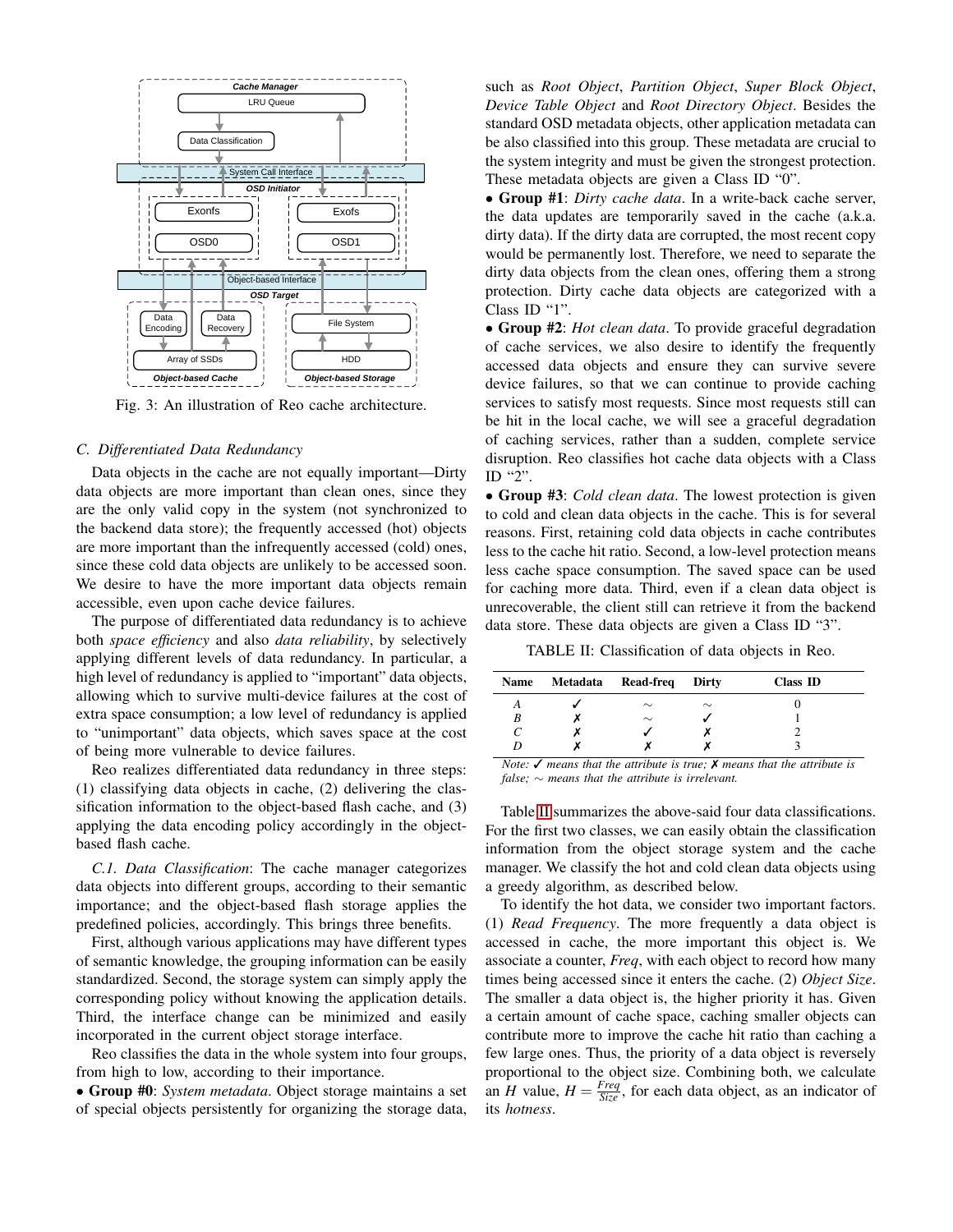In order to differentiate the hot and cold data objects, we need to determine a proper threshold *Hhot*. An object with an *H* value greater than *Hhot* is classified as a hot object. We use an adaptive approach to identify the threshold as follows.

We first sort the data objects in the descending order of their *H* values. Then we presumably add the data objects into the cache one by one, until a predefined data redundancy percentage (e.g., 10%) is reached. That means that all the remaining cache space should only be used to accommodate the cold data objects, which do not need extra space for data redundancy. We record the *H* value of the last "hot" data object that is included in the cache, as an initial cutoff threshold, *Hhot*. This *Hhot* threshold can be updated periodically to be adaptive to the change of workloads.

*C.2. Communication Interface*: To enable the communication between the cache manager and the object-based flash storage, we need a mechanism to deliver a variety of management and control information through the object interface. For flexibility and generality, we have designed a special mechanism for such a communication.

We define a special data object (reserved OID 0x10004) as a communication point. All control messages are encoded into a predefined format and written to this special object. To ensure the object storage truly receives the message, we use fsync to bypass the system buffer cache and explicitly flush the write to the storage side immediately. As a message accounts for only a few dozen bytes, the write operation can be completed very quickly. When the object storage receives a write command to this special object, it decodes the message and performs the corresponding operation. Our current prototype defines two types of commands.

• Classification command. A classification command delivers a classifier (Class ID) for a specified data object. A classification command has four fields. A header is a string "#SETID#", followed by the PID and OID of the target object, and then the class ID, CID. After receiving the command, the object storage sets the class of the object and applies the policy, accordingly. • Query command. A query command retrieves the status of a queried object. A query command consists of six fields. A header is a string "#QUERY#", followed by two fields, the object PID and OID, which specify the target object. Additional fields include the operation type  $(R/W)$ , the offset, and the size of the queried object. If the query is successful, a sense code is returned. For example, the sense code 0x64 indicates that the object storage is full, demanding a cache replacement. A list of the sense codes is shown in Table [III.](#page-5-0)

TABLE III: Sense code definition in Reo.

<span id="page-5-0"></span>

| Sense code | <b>Description</b>                              |
|------------|-------------------------------------------------|
| 0          | The command is successful.                      |
| $-I$       | The command is unsuccessful                     |
| 0x63       | Data is corrupted                               |
| 0x64       | The cache is full                               |
| 0x65       | Recovery starts                                 |
| 0x66       | Recovery ends                                   |
| 0x67       | The allocated space for data redundancy is full |

*C.3. Device Management*: The object storage of Reo is built on an array of flash devices, which adopts a stripe-based mechanism similar to Redundant Array of Independent Disks (RAID) [\[35\]](#page-10-31) to reliably manage data objects in a fault-isolated manner. Figure [4](#page-5-1) shows a basic structure, working as follows.

<span id="page-5-1"></span>

Fig. 4: An illustration of chunks and stripes in Reo.

In the flash array of Reo, the basic management unit is a *stripe*. Each stripe has a unique stripe ID. A stripe is divided into multiple *chunks*, each of which is mapped to a flash device individually. A chunk could be a *data chunk*, which stores the original data object content, or a *parity chunk*, which stores the parity information encoded from the data chunks of the same stripe. We map the parity chunks to the devices in a roundrobin manner for an even distribution. We use Reed-Solomon code [\[17\]](#page-10-13) to encode the parity chunks.

Unlike RAID, a stripe in Reo may contain a variable number of parity chunks. A stripe without a parity chunk contains no redundant information, meaning that if any chunk of this stripe is corrupted, the data chunk is permanently lost; a stripe may contain one or multiple parity chunks, and the number of parity chunks in a stripe determines the redundancy level of the stripe. Clearly, the more parity chunks in a stripe, the more device failures a stripe can survive. A special case is full replication, where the same data chunk is replicated across the entire stripe.

*C.4. Data Encoding Policy*: The data encoding policy determines how to achieve differentiated data redundancy. The object storage of Reo offers a high data redundancy for data objects with a higher priority. Here we describe how we handle the four distinct data object groups.

• Group #0: Metadata objects. System metadata (Class ID: 0) is the most important data in our system. Thus, we apply an aggressive replication policy to offer such objects the strongest protection against device failures. We replicate each metadata object across all the devices, which is similar to how Linux Ext4 file system handles the superblocks. Since metadata objects are small (e.g., the largest one, root directory object, is only 4KB), such a replication is not space-consuming.

• Group #1: Dirty data objects. Dirty data objects (Class ID: 1) contain the most recent updates in the system. Since the backend data store is not updated yet, losing a dirty data object would cause a permanent data loss. Thus, we also give them a strong protection by replicating them across the flash devices, similar to the metadata objects. As our aim for readintensive workloads, the total amount of dirty data objects is small enough to afford such a replication method.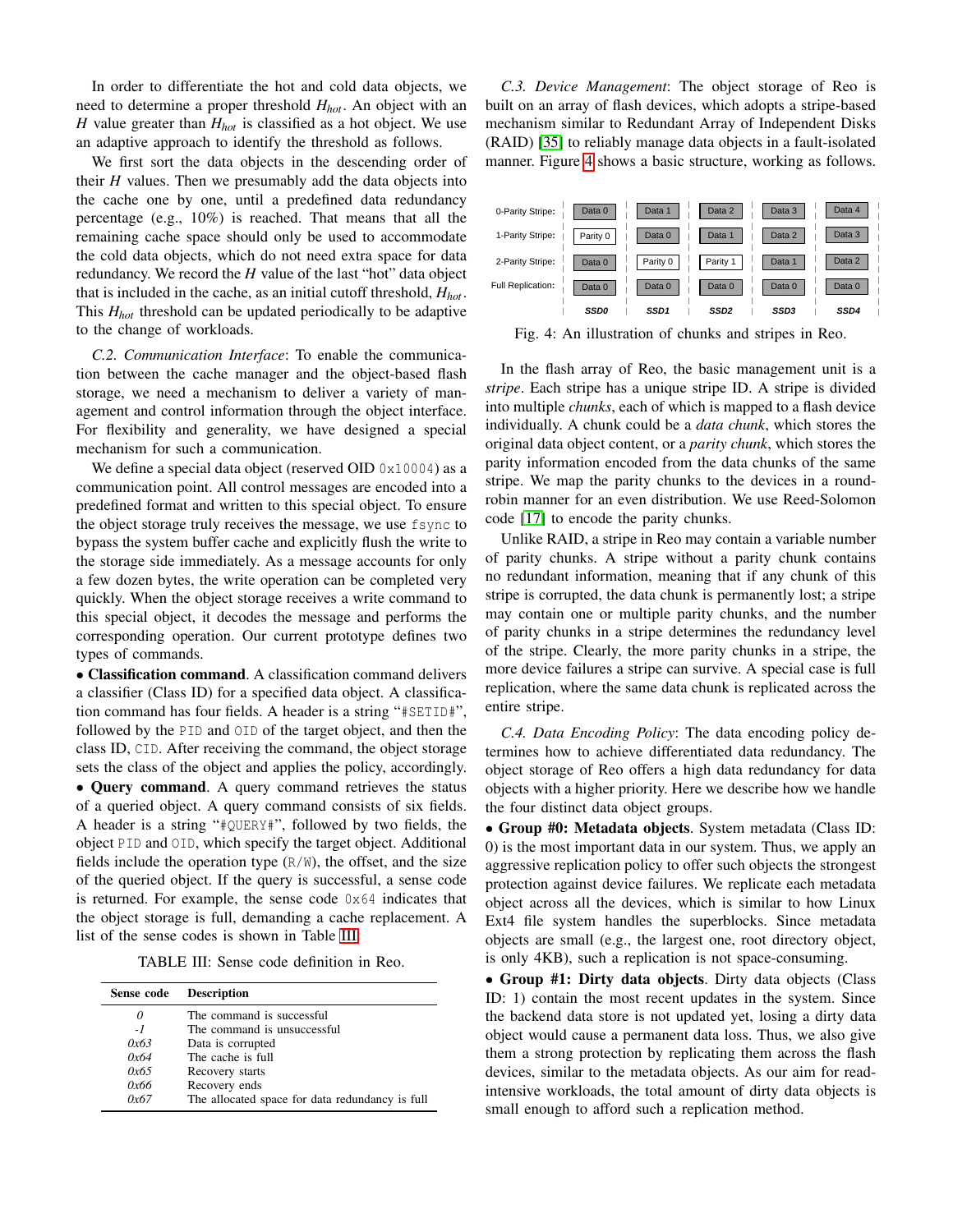• Group #2: Hot clean objects: Hot and clean data objects (Class ID: 2) are frequently accessed. Although losing such data would not cause catastrophic consequences, retrieving them from the backend data store still incurs a long I/O latency. To retain a high hit ratio and ensure a graceful degradation, we desire to offer such hot data objects a reasonable redundancy level to protect them from device failures. Thus, we encode these data objects with two parity blocks in a stripe, which ensures that they can survive no more than two device failures. Due to the cache locality, hot data objects account for a relatively small percentage of the entire cache.

• Group #3: Cold clean objects: Cold and clean data objects (Class ID: 3) are the majority in the cache, covering a large portion of the entire data set, which helps eliminate most longlatency accesses to the backend data store. However, relative to the hot objects, these data objects are less frequently accessed, losing them would not cause significant addition of latencies. Thus, we do not provide any data redundancy for such data objects, saving a lot of cache space.

## *D. Differentiated Data Recovery*

In order to accelerate the data recovery process and bring the caching services back up as quickly as possible, Reo adopts a differentiated data recovery mechanism to quickly reconstruct the corrupted data objects.

On-demand access. For a storage failure involving a subset of devices, the other surviving devices still contain a large amount of live data objects, which remain accessible in complete. Reo manages cache data in objects rather than in blocks. Thus, Reo is fully aware if an object is (1) immediately accessible, (2) corrupted but recoverable, or (3) irrecoverable.

Upon an object request, we first check if the object is still available. If the data loss exceeds the recovery capability (greater than *k*), the object is permanently lost. Otherwise, there are two possibilities. One is that the object itself is still alive and we can directly return the object. The other possible case is that the object is corrupted but can be reconstructed using the remaining data chunks and the parity chunks through the encoding process. In this case, we need to read the surviving chunks, reconstruct the data, and return to satisfy the request.

Data reconstruction. When a spare device is inserted into the flash array, the object storage of Reo initiates a data reconstruction process. Traditional block-based reconstruction simply rebuilds the entire storage from block 0. In contrast, Reo optimizes this process in two aspects.

First, Reo only reconstructs valid data objects, which could be a small portion of the whole storage capacity. Thus, the invalid blocks and irrecoverable objects are simply skipped, which greatly accelerates the recovery process.

Second, Reo prioritizes the recovery based on the semantic importance of data objects. This brings two benefits. First, during the data recovery, another device failure could happen. Prioritized recovery minimizes this vulnerable window by reconstructing the most important data first to create additional data redundancy on the new device as quickly as possible. Second, due to the nature of cache locality, recovering the hot data objects first makes the data objects ready for access at the earliest time, which eliminates the delay of waiting for on-line data reconstruction, improving performance.

Reo offers the highest priority to handle the on-demand access first. When there is no on-demand requests, the reconstruction procedure restores the recoverable data objects according to their class (metadata, dirty data, hot clean data, and finally cold clean data), from Class 0 to Class 3, in that order. In this way, we can realize the differentiated data recovery according to their semantic importance, effectively enhancing data reliability and also performance.

## V. IMPLEMENTATION

<span id="page-6-0"></span>To evaluate the proposed design, we have prototyped Reo based on *open-osd* [\[6\]](#page-10-2), an open-source implementation of Object Storage Device (OSD) in Linux. Open-osd has two main parts, *osd-initiator* (client) and *osd-target* (server). The osd-initiator includes an *exofs* module and an *ore* (object raid engine) module, which are adopted in Linux. Our implementation is based on Linux kernel 4.4.10. We have modified *exofs*, focusing on the device table part, and recompiled it into the Linux kernel. For our test, we specify two OSD targets by setting the variable first\_dev to a fixed value (0 or 1) to specify the operation's target device (OSD0 or OSD1), respectively. For communications between the OSD and the upper-level cache manager, we use a special object (OID: 0x10004). All writes to this object are performed in synchronous mode.

The osd-target is a user-level program, which is mainly responsible for data object management in the flash array. We have added about 6,000 lines of C code to implement the differentiated redundancy and recovery in an object-based array of flash SSDs in the target. In the original osd-target, all the data objects are managed by the host file system, and the metadata is handled with a SQLite database [\[11\]](#page-10-7). In our prototype, the file system and the SQLite database are replaced with our flash SSD array and a hash table to manage the data object storage.

We have also implemented an object-based cache manager for about 2,000 lines of C code on the osd-initiator side. For cache replacement, we use the standard Least Recently Used (LRU) replacement algorithm. The replacement is implemented at the object level. The hot and cold data object classification is also implemented in the cache manager.

## VI. EVALUATION

<span id="page-6-1"></span>In order to evaluate our proposed scheme, we measure the performance of Reo in two situations. (1) *Normal run*. In the normal running state, Reo applies differentiated data redundancy to data objects. It allows us to utilize the cache space more efficiently for achieving a higher cache hit ratio. (2) *Failure resistance*. Upon device failures, Reo enables graceful degradation and provides continuous caching services, though at a degraded performance. Reo also recovers the cache in a prioritized manner by reconstructing the important data first.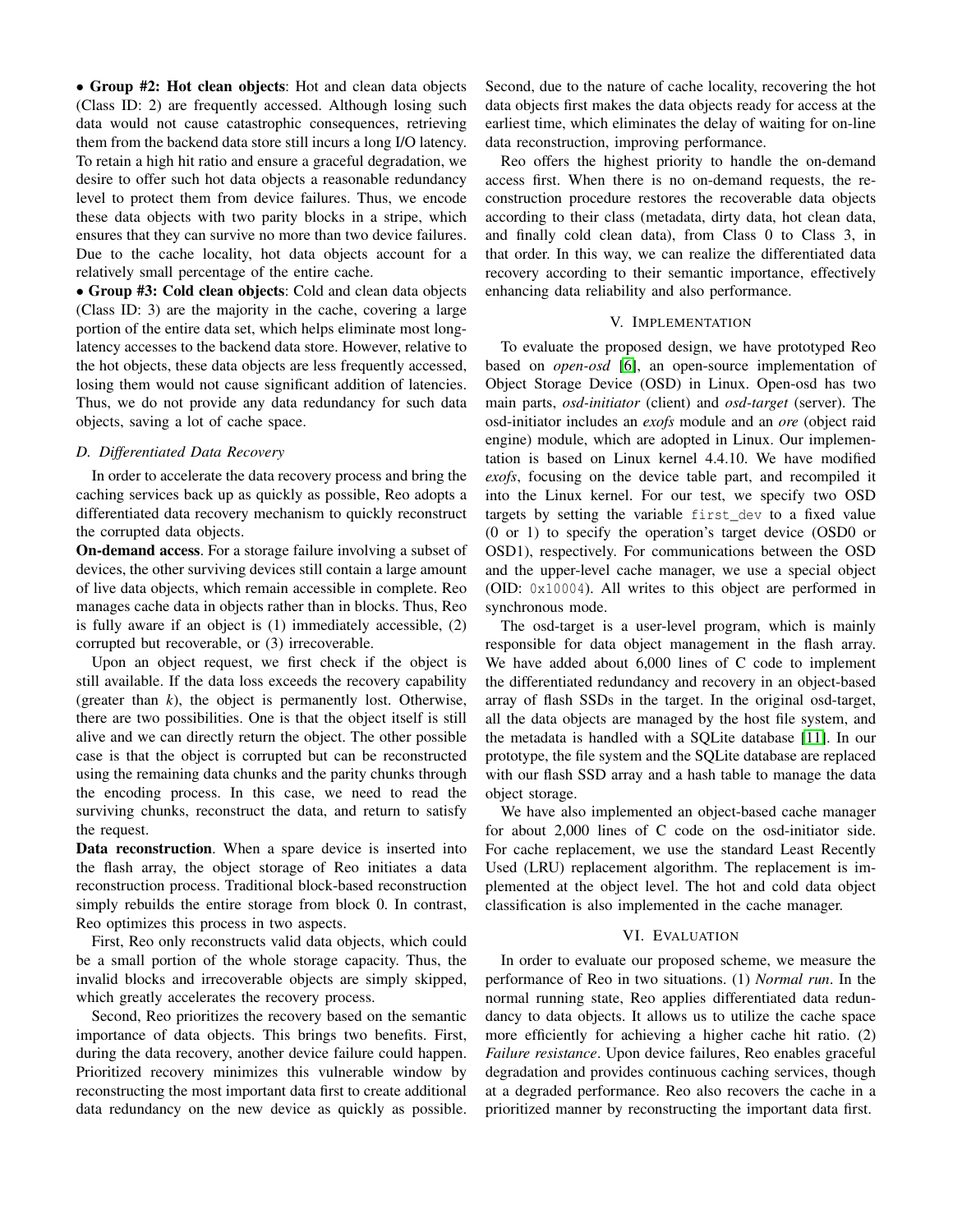In our experiments, we compare Reo with the classic approach, *Uniform Data Protection*, which does not differentiate data objects for parity calculation and recovery and indistinguishingly applies the same level of redundancy to all data objects. We evaluate the effectiveness of Reo in four metrics, *space efficiency*, *hit ratio*, *bandwidth*, and *latency*.

## *A. Experimental Setup*

In our experimental system, we conduct all the tests on three Lenovo TS440 ThinkServers. Each server is equipped with a 4-core Intel Xeon E3-1266 3.3 GHz processor, 16 GB memory, and a 7,200 RPM 1-TB Western Digital hard drive. The cache server is equipped with an array of five 120-GB Intel 540s flash SSDs. The storage server uses a separate 1- TB Western Digital hard disk drive as the back-end data store. All servers are connected in a 10-Gbps Ethernet network. We use 64-bit Ubuntu 14.04 LTS with Linux kernel 4.4.10.

We use MediSyn [\[36\]](#page-10-32) to generate three representative workloads with various access patterns following Zipfian distributions. We synthesize the workloads by converting the files into objects. Specifically, we generate three group of traces with different localities, namely *weak*, *medium*, and *strong*. All the workloads use a data set of 4,000 unique data objects with the same object distribution. The average object size is around 4.4 MB, and the total amount of data set is about 17.04 GB. The *weak*, *medium*, and *strong* workloads have 25,616, 51,057, and 89,723 read requests in total, respectively. The total amounts of accessed data are approximately 109.4 GB, 220.04 GB, and 386.78 GB for the three workloads, respectively.

We configure the cache size from 4% to 12% of the total amount of workload data set. The three groups of workloads, *weak*, *medium*, *strong*, are used to compare Reo with the traditional uniform data protection, which distributes the parity chunks across the devices in a uniform, round-robin manner and indistinguishingly applies data protection to all the data objects. We use four different settings for the uniform data protection. In particular, *0-parity* means no data redundancy for the entire cache data; *1-parity* and *2-parity* mean that we use 1 parity and 2 parity chunks in a stripe for data protection, and *full-replication* means that we maintain replicas across all devices for all the data objects.

## *B. Normal Run*

An important goal of Reo is to maximize the space efficiency without sacrificing data reliability. Reo selectively applies different levels of redundancy to data objects according to their semantic importance. In contrast, the traditional uniform protection approach simply introduces extra parity information to all data objects equally.

We define *space efficiency* as the percentage of user data among the entire occupied storage space (i.e., the sum of data and parity). Thus, for a five-device flash array, the space efficiency of 0-parity is 100%, and that of 1-parity and 2-parity is 80% and 60%, respectively. Since Reo does not uniformly provide data protection, we reserve a certain percentage of flash space for parity information. Reo-10% means that we reserve 10% of the flash space for parity. For a fair comparison, we also test *Reo-20%* and *Reo-40%* to compare with the two uniform data protection cases, 1-parity and 2-parity. In order to fully exercise the flash cache, the cache server is configured with 4 GB memory in the experiments. The flash array is configured to use a chunk size of 64 KB.

Our results confirm that *Reo-10%* achieves 90.5%, 91.0%, and 90% average space efficiency for *weak*, *medium*, and *strong* workload, respectively. *Reo-20%* and *Reo-40%* also show space efficiency close to the specified parity percentage.

Fig [5](#page-8-0) shows the hit ratio, bandwidth, and latency results under normal run. Despite the more complex data object classification and differentiated data redundancy management, *Reo-20%* achieves nearly identical performance to uniform data protection (1-parity) under normal run condition. This is as expected, since they have the same overall space efficiency. Similar results are observed in *medium* and *strong* workload as well. *Reo-40%* shows up to 1.8 percentage points (p.p.) higher in hit ratio than 2-parity, which in turn increases the bandwidth by up to 1.5%, and decreases the latency by up to 2.8%. This is the result of having differentiated data redundancy. Reo does not have to use up the entire 40% flash space reserved for parity, if all the *important* data objects are already protected. Thus, the saved space can be used to cache more data. Also note that this slight performance improvement is as expected, since Reo reserves the same amount of space for parity. This result also well illustrates the low overhead of Reo.

## *C. Failure Resistance*

Reo handles device failures by providing differentiated redundancy, which ensures important data more survivable during failures, to achieve a graceful performance degradation.

To illustrate the effect of caching services under device failures, we first fully warm up the cache. Then we emulate the device failure as follows. On the *osd-target*, we use an individual program to send the target device ID to the OSD manager via shared memory. Upon receiving the "shootdown" command, OSD takes the device offline and sets all the affected data objects as "corrupted". Applications running on the *osd-initiator* side can check the status through a query command to OSD. If the sense code 0x65 is received, it means that the device failure occurs; if the sense code 0x00 is returned, it means that the object is accessible; if the sense code 0x63 is received, it indicates that the queried data object is corrupted and irrecoverable. In order to ensure repeatable tests, we inject *failure points* in specified positions. We run the *medium* workload and inject four failure points at the 10,000th, 20,000th, and 30,000th, 40,000th requests to trigger four device failures in total, one in addition each time. In the experiments, the cache server is configured to use 4 GB memory and a chunk size of 1 MB. The cache size is set to 10% of the workload data set size.

Upon device failures, the available cache space and the available data in cache both decrease. Figure [8a](#page-8-1) shows the change of cache efficiency as number of device failures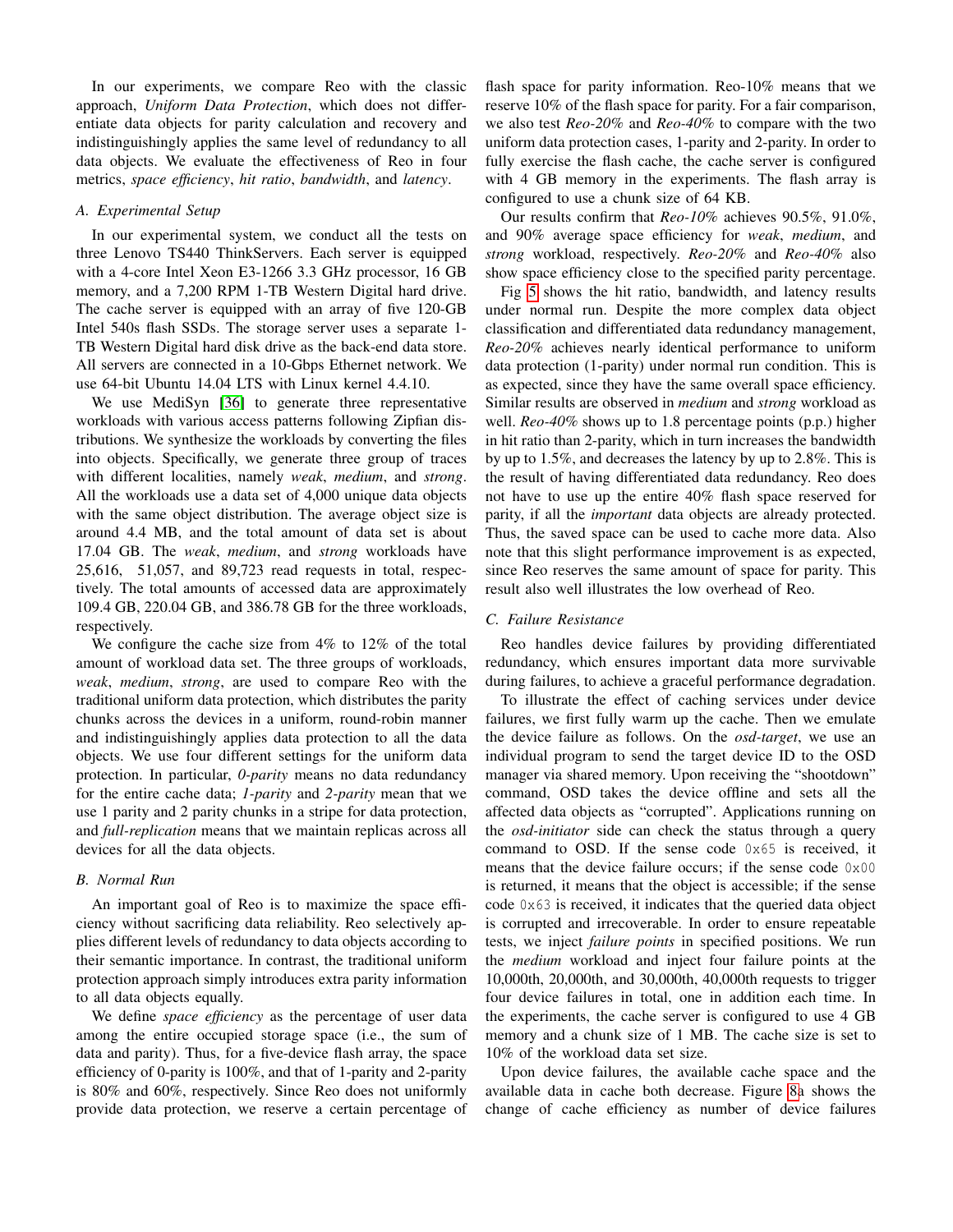<span id="page-8-0"></span>

Fig. 5: Hit ratio, bandwidth, and latency comparison for weak-locality workloads.



Fig. 6: Hit ratio, bandwidth, and latency comparison for medium-locality workloads.



<span id="page-8-1"></span>

Fig. 8: Hit ratio, bandwidth, and latency during device failures and recovery.

increases. When one device failure occurs, the hit ratio of *0-parity* immediately drops to zero, because there is no data redundancy and the entire cache is corrupted and becomes unusable. In contrast, *1-parity* and *2-parity* are able to reconstruct all the lost data with parity, thus their hit ratios remain the same. The hit ratios of *Reo* are affected due to the loss of the unprotected cold data, but the overall hit ratios remain at reasonable level, since the most important data objects are still accessible. *Reo-10%* shows a hit ratio drop of 12.6 p.p., whereas *Reo-40%* only drops by 1.5 p.p., which is minimal.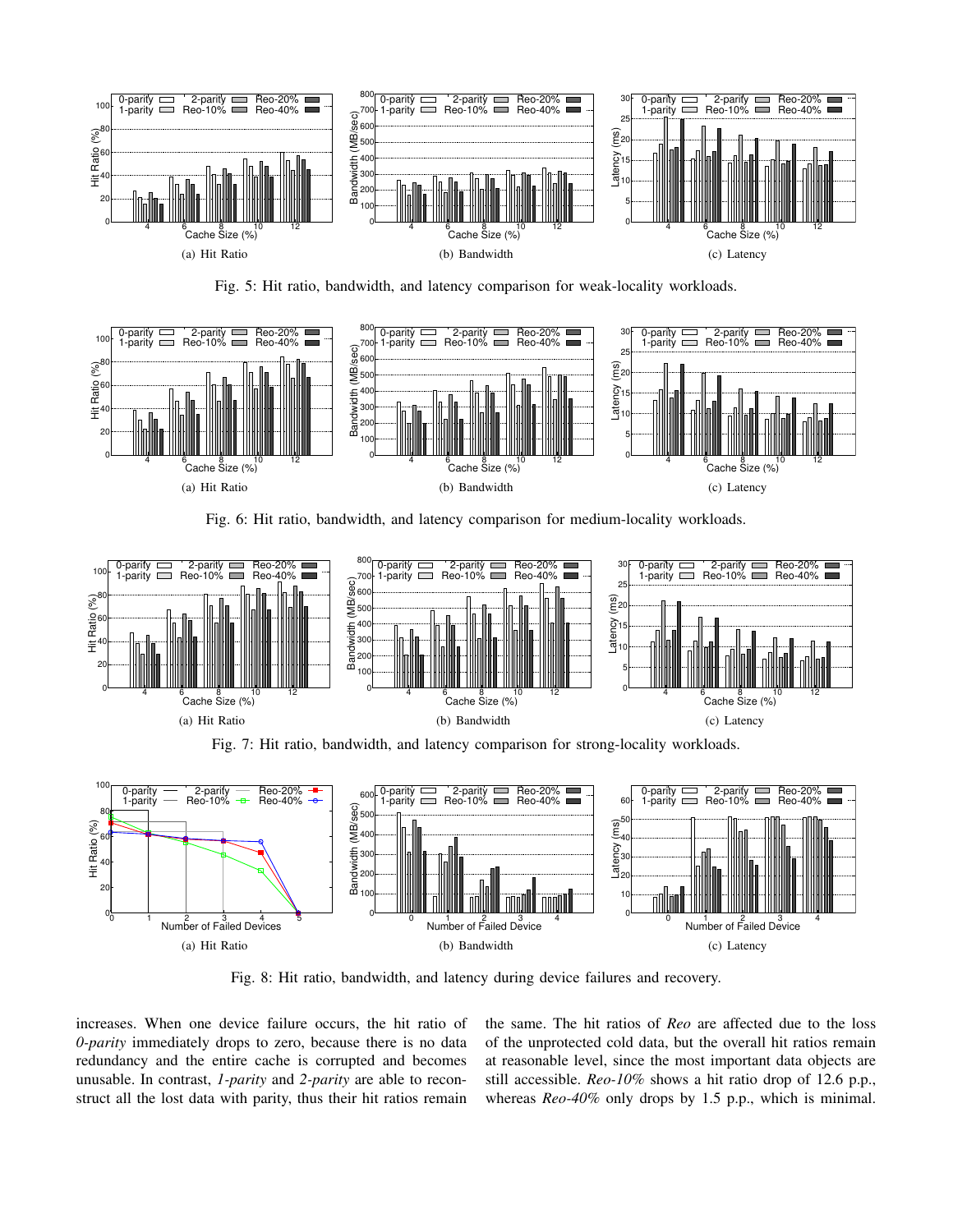<span id="page-9-3"></span>

Fig. 9: Hit ratio, bandwidth, and latency comparison for write-intensive workloads.

We can also find that the larger portion of space is allocated for parity, the less the hit ratio of Reo is affected upon device failures due to the extra data redundancy.

When there is a second device failure, the hit ratio of *1 parity* drops to zero suddenly. It is because with only one parity, the corrupted data on the two failed devices cannot be reconstructed. With the same space efficiency, *Reo-20%* shows a hit ratio of 61.4% when two device failures occurs. We have observed similar results for the case of having three device failures. *2-parity* fails completely, whereas *Reo-40%* still retains a hit ratio of 58.3%. It is worth noting that when more than two devices fail, a cache with uniform data protection, *1-parity* or *2-parity*, becomes completely unusable, with a hit ratio of 0%. While with Reo, cache remains functional as long as there is at least one working device. It is due to the differentiated data redundancy provided by Reo, which gives the highest protection to the most important data. The above experiments clearly show that Reo can achieve graceful degradation, in contrast to a sudden and complete service loss with uniform data protection.

The average bandwidth and latency during recovery are shown in Fig [8b](#page-8-1) and Fig [8c](#page-8-1). Under normal run, *Reo-20%* (438 MB/sec) shows a similar bandwidth as *1-parity* (437 MB/sec). When one device fails, *1-parity* drops to 303 MB/sec, while *Reo-20%* maintains the bandwidth at 387 MB/sec. This is due to Reo's on-demand access and prioritized recovery, with which important data objects still can be accessed directly or reconstructed in the order of their classifications. Similar results are found across all configurations of Reo.

## *D. Dirty Data Protection*

In a write-back cache, dirty data need to be protected to avoid irrecoverable data loss. In this set of experiments, we compare the uniform full replication protection method with Reo. We have synthesized five write-intensive *medium* workloads with the write request ratio varying from 10% to 50%. We configure the cache server with 6 GB memory and use a chunk size of 64 KB. The cache size is set to 10% of the workload data set size.

As shown in Fig [9,](#page-9-3) without any semantic information, the uniform full replication protection has to assume all the data are dirty, which leads to a low space utilization (20% when using 5 devices) and a cache hit ratio of 27.2%, regardless of the dirty data ratio. Unlike the uniform approach, Reo only saves the replicas of the dirty data objects. As a result of the higher space efficiency, Reo shows a hit ratio of 85.6% when the write ratio is 10%. This in turn makes Reo reach a bandwidth of 423.6 MB/sec, which is 3.6 times of the full replication approach, which only has a bandwidth of 117.1 MB/sec. Even in a worse case with a write ratio of 50%, Reo can still serve 56.8% of the requests in cache, while keeping all the dirty data safe.

#### VII. CONCLUSION

In this paper, we present a highly reliable, efficient, objectbased flash cache, called *Reo*. Reo is designed to achieve high reliability, efficiency, and performance. By exploiting the semantic knowledge of flash-based object cache, Reo differentiates the data in cache based on their semantic importance, and accordingly provides differentiated data redundancy for maximizing the reliability of important data and differentiated data recovery for accelerating the recovery of caching services. Our prototype based on Object Storage Device (OSD) has shown promising results in experiments.

#### ACKNOWLEDGEMENTS

We thank the anonymous reviewers for their constructive feedback and insightful comments. We are also grateful to Boaz Harrosh for his technical advice and detailed support with open-osd. We also thank Ralph O. Weber for providing us the OSD documents. This work was supported in part by the U.S. National Science Foundation under Grants CCF-1453705 and CCF-1629291.

#### **REFERENCES**

- <span id="page-9-0"></span>[1] Flashcache. [Online]. Available: [https:](https://www.facebook.com/notes/facebook-engineering/flashcache-at-facebook-from-2010-to-2013-and-beyond/10151725297413920/) [//www.facebook.com/notes/facebook-engineering/](https://www.facebook.com/notes/facebook-engineering/flashcache-at-facebook-from-2010-to-2013-and-beyond/10151725297413920/) [flashcache-at-facebook-from-2010-to-2013-and-beyond/](https://www.facebook.com/notes/facebook-engineering/flashcache-at-facebook-from-2010-to-2013-and-beyond/10151725297413920/) [10151725297413920/](https://www.facebook.com/notes/facebook-engineering/flashcache-at-facebook-from-2010-to-2013-and-beyond/10151725297413920/)
- <span id="page-9-1"></span>[2] M. A. Roger, Y. Xu, and M. Zhao, "BigCache for Big-data Systems," in *Proceedings of International Conference on Big Data (Big Data'14)*, Washington, DC, USA, October 27-30 2014.
- <span id="page-9-2"></span>[3] S. Byan, J. Lentini, A. Madan, L. Pabon, M. Condict, J. Kimmel, S. Kleiman, C. Small, and M. Storer, "Mercury: Host-side Flash Caching for the Data Center," in *Proceedings of IEEE 28th Symposium on Mass Storage Systems and Technologies (MSST'12)*, San Diego, CA, USA, April 16-20 2012.